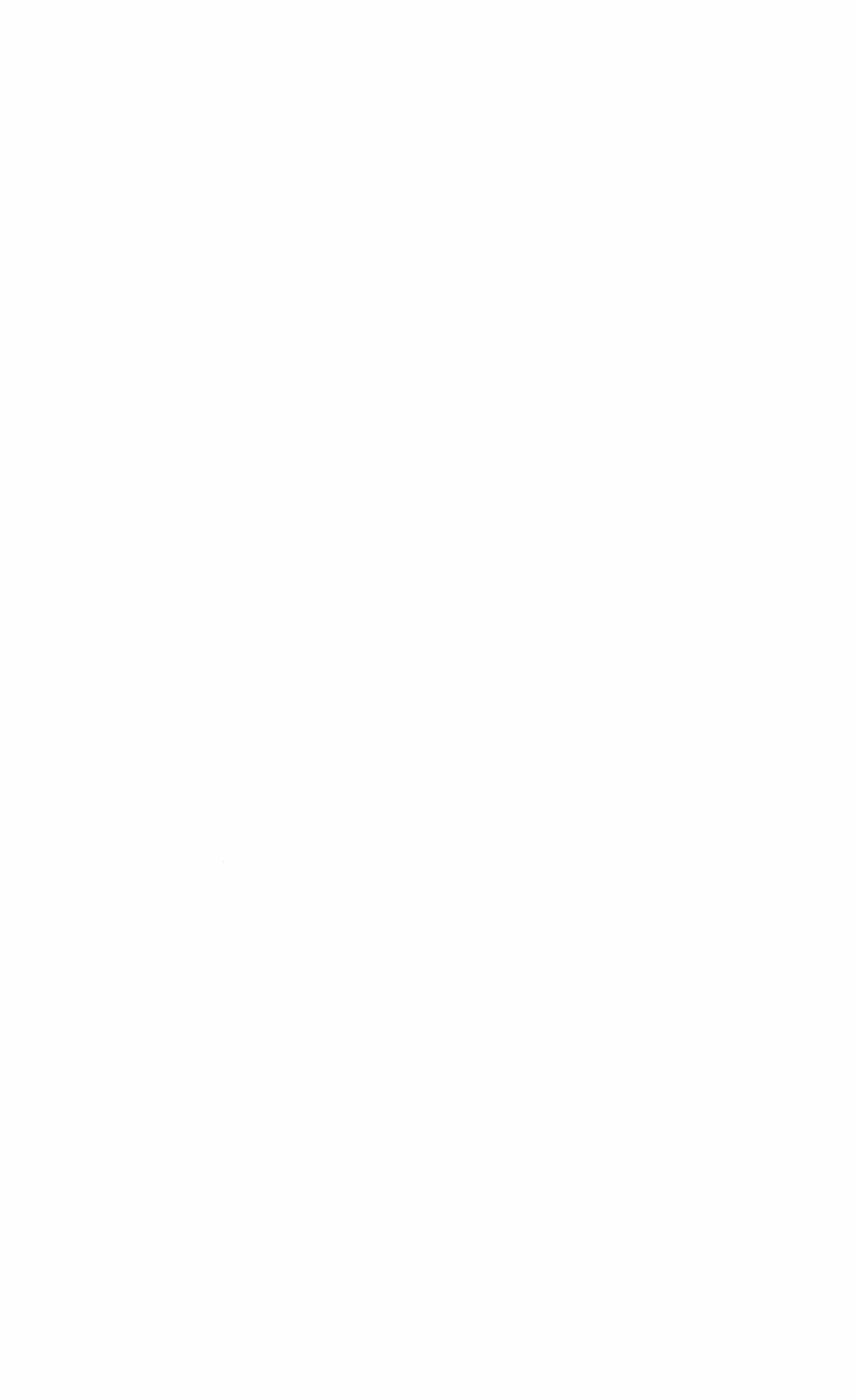to become politically active in making Dinwiddie County a better and<br>safer place to live . He stated that if the Dinviddie Sheriff(s Office safer place to live. He stated that if the Dinwiddie Sheriff's Office saw fit to terminate a concerned volunteer police officer because of that saw ite to centurate a concerned volumeer poince officer because of that<br>right, then it proved to him, and he hoped to the citizens of Dinwiddie Tight, then it proved to him, and he

L \_\_ 1- J 'L \_\_ . ' ~J

3. Kitty Vaughan told the Board that she was concerned over the travesty being done at the trash dump area at 460 West. She stated that there are "no scavenging" signs posted, but any time of the day, you could find people going through the dumpsters. She stated it is a health hazard and that the area needs to be patrolled and something really needed to be done about the situation.

The Chainnan stated he would discuss this situation with the Sheriff.

#### rn RE: **AMENDMENTS**

Upon motion of Mr. Moody, seconded by Mr. Clay, Mr. Clay, Mr. Moody, <sup>T</sup>Mr. Tickle, Mr. Bracey, Mr. Harrison voting "aye", the following amendments were added:

Add - 8. \$700,000 Bond Issue

a. Amended Resolution<br>8. b. Appropriations Reso Appropriations Resolution

14. Exective Session<br>1. Personnel

- 1. Personnel<br>2. Legal
- 2. legal

## IN RE: PUBLIC HEARING -- C-91-1 -- GEORGE HOBBS

This being the time and place as advertised. in the Progress-Index Newspaper on September 18, 1991 and September 25, 1991, for the Board of Supervisors to conduct a Public Hearing to consider for adoption a proposal for a conditional use permit to operate a salvage yard.

 $\chi$  The application has been submitted by Mr. George Hobbs requesting a  $\hat{y}$  new conditional use permit to replace C-89-3 for the purpose of relieving himself of some of the more onerous conditions on the previous permit.

Mr. Hobbs is most concerned with condition number four (4) on C-89-3, which reads "all fluids be drained from the engine, rear end, and transmission and be disposed of as per the direction of the Public Safety Officer. " Mr. Hobbs feels that this restriction, particularly in respect to rear ends; will make it financially impossible for him to have a profitable operation. He also contends that his conditions are more constraining than other salvage yards in, the County.

On August 14, 1991, the Planning Commission held a public hearing to discuss Mr. Hobbs' application for a conditional use permit. The Planning Corrrrnission voted to recommend to the Board of supervisors approval of the conditional use permit with the following conditions:

Staff recommends that with these conditions C-91-5 be approved.

- 1. The property be screened from view with an eight foot board fence or a chain link fence with plastic "strips" in the links.
- 2. A two hundred foot (200') setback be observed from the road right-of-way with no vehicles allowed to be stored in that setback zone.
- 3. A fifty (50') foot setback be observed for all other property lines. .
- 4. Vehicles, or parts thereof, with fluids in engines, transmission, rear ends, or radiators must be drained and disposed of in accordance with state regulations on hazardous waste disposal or stored in a marmer to eliminate any drainage or leakage of fluids.
- 5. All batteries must be removed from vehicles as they come on the premises and stored on a concrete pad in

 $\sqrt{7}$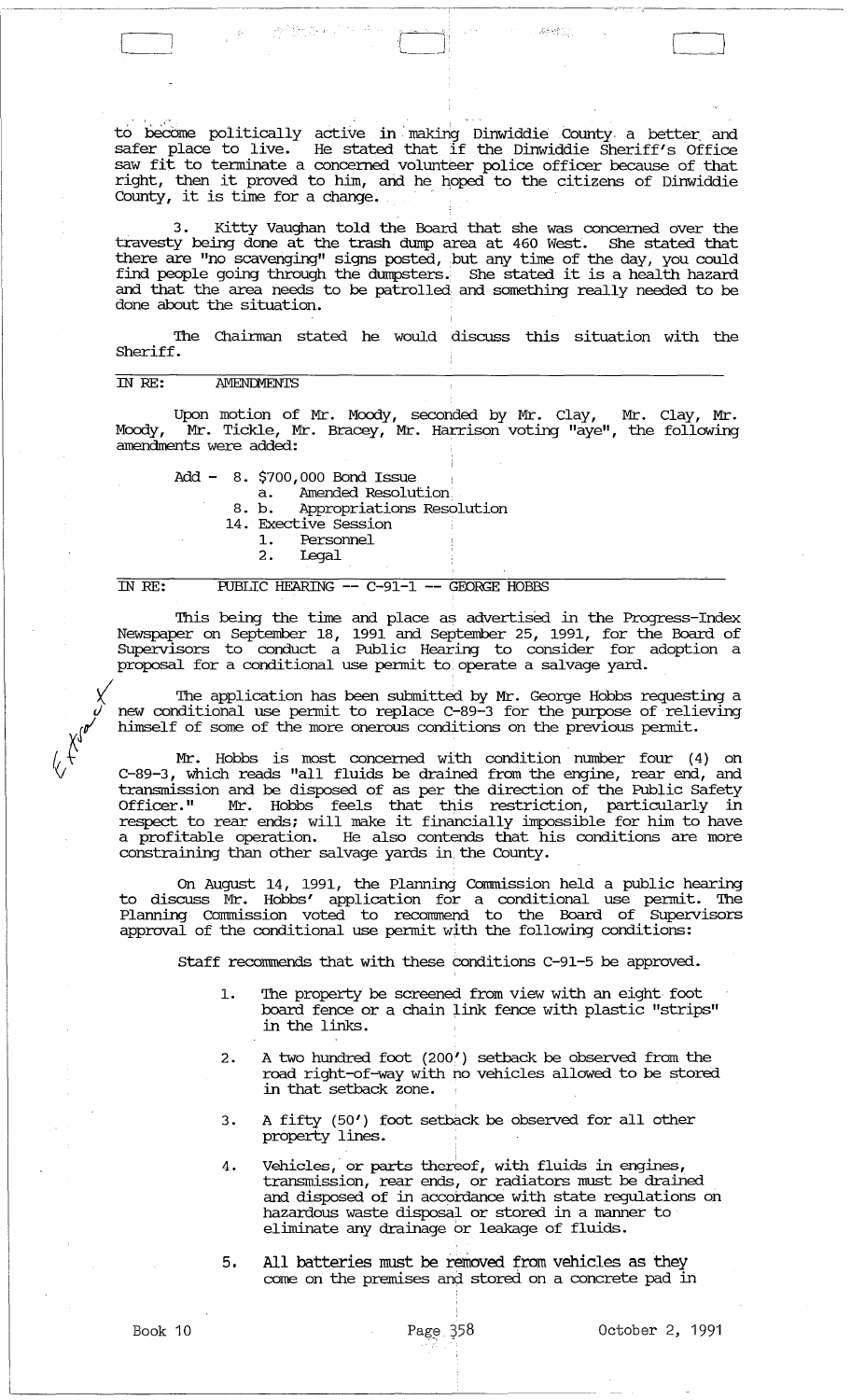an enclosed building.

- 6. A record shall be maintained. on all vehicles denoting make, model, identification number, date of arrival and  $\overline{\text{removal}}$  of each vehicle stored on the lot.
- 7. No vehicle shall remain on the premises for more than twelve (12) months.
- 8. Tires for retail sale may be stored in racks. Discarded. tires must be stored. separate from used tires. No more than two-hundred. (200) discarded. tires can be on the premises at any one time.
- 9. No burning of vehicles, junk, parts, or waste material is permitted on the site.
- 10. Aisles, driveways, and passageways, shall be uncluttered so as to provide access throughout the lot for emergency vehicles.
- 11. All of the site work to include fencing and building plans, must be submitted. and approved. and in place before vehicles can begin coming on the site.

No one spoke for or against the conditional use permit request.

Mr. Hobbs stated that there were a lot of changes made in the new conditional use permit and that he wanted. the original pennit with only the two changes of #4 and #8.

The Chairman asked if only these changes would be a problem for the Planning Commission. Mr. Ponder responded no.

Mr. Bracey made a motion to approve the permit with the conditions as stated. in the original permit with the two changes of #4 and #8 from pennit C-91-1. Mr. Moody seconded. the motion.

Mr. Tickle asked Mr. Hobbs if he would take the  $(9)$  - no burning of vehicles, junk, parts, or waste material from the new permit instead of the number  $(10)$  - the burning of wrecked or discarded vehicles, or any parts thereof, or junk, or any waste materials shall be prohibited. from the original permit. He stated. that it was just a little bit clearer and it made it better for everyone involved..

Mr. Hobbs nodded his approval.

Mr. Tickle asked. Mr. Bracey if he would amend his motion to include this change also.

Upon motion of Mr. Bracey, seconded by Mr. Moody, Mr. Clay, Mr. Moody, Mr. Tickle, Mr. Bracey, Mr. Harrison voting "aye",

BE IT RESOLVED BY the Board of SUpervisors of Dinwiddie County, Virginia that the conditional use permit C-91-1 requested. by Mr. George Hobbs to operate a salvage yard on Tax Parcel 75-16, located on the west side of Halligan Park Road, Route 618, 2 miles south of carson, is approved with the following conditions:

- 1. The property be screened from view with an eight foot board fence or a chain link fence with "strips" in the links.
- 2. A two hundred foot (200') setback be observed from the road right-of-way.
- 3. A fifty (50') foot setback be observed from adjacent property lines.
- 4. Vehicles, or parts thereof, with fluids in engines, transmission, rear ends, or radiators must be drained and disposed of in accordance with state regulations on hazardous waste disposal or stored in a marmer to eliminate any drainage or. leakage of fluids.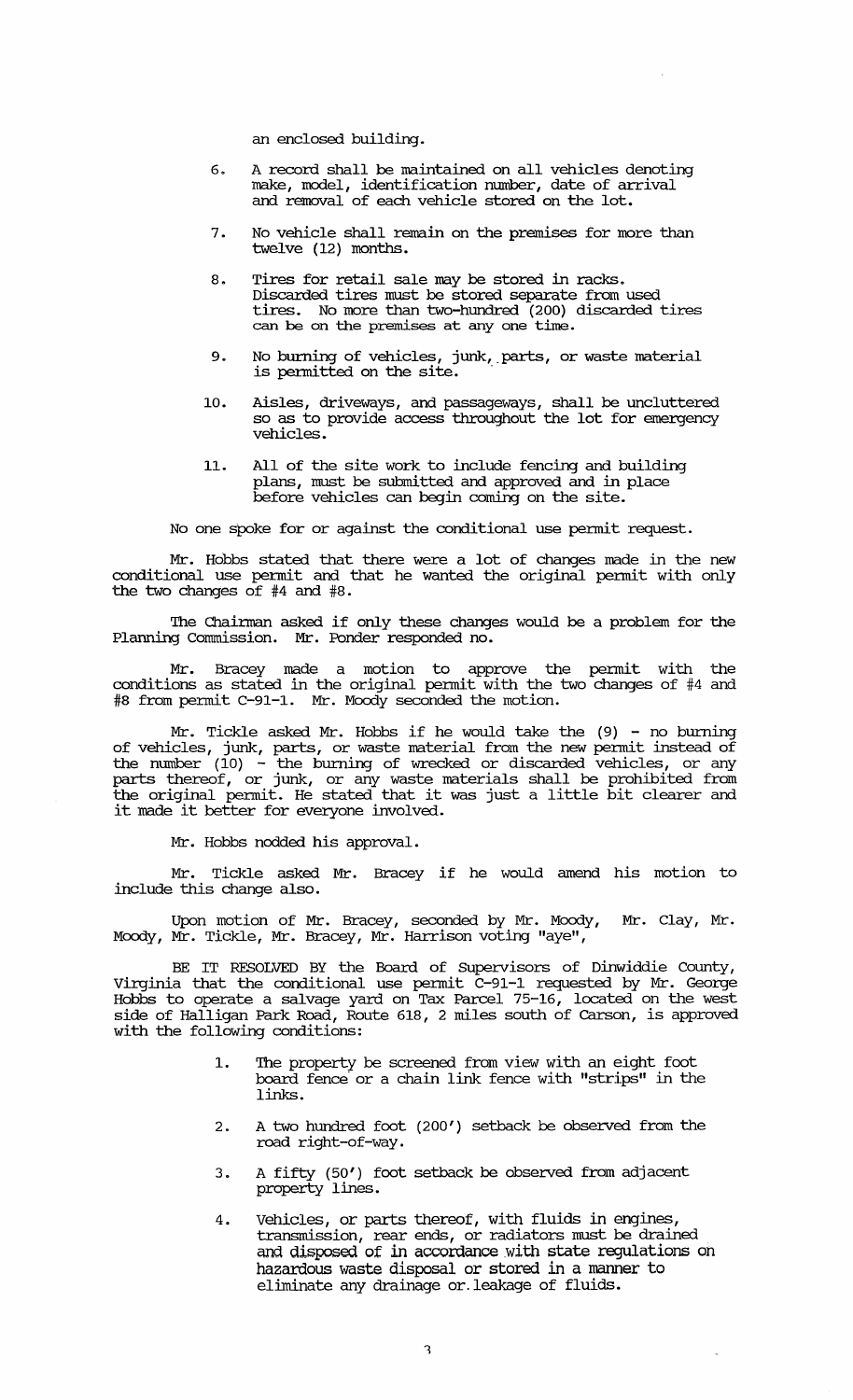<sup>J</sup>.: 5. All batteries must be removed from vehicles, stored on a concrete pad and covered adequately as per the direction of the Public Safety Officer.

 $\mathbb{R}^{n}$ 

J

- 6. A record book be maintained on all vehicles denoting make, model, identification number, date of arrival and removal of each vehicle: stored on the lot.
- 7. All vehicles must be of a temporary nature and should not remain on the property longer than one (1) year. These vehicles should be taken to a demolisher licensed by the Division of Motor Vehicles.
- 8. All work done within visibility of the road must be done under cover in a garage. and kept out of sight from the public. '
- 9. Tires for retail sale may be stored in racks. Discarded tires must be stored separate from used tires. No more than two-hundred (200) discarded tires can be on the premises at anyone time.
- 10. No burning of vehicles, junk, parts, or waste material is permitted on the site.
- 11. Reasonably safe aisles, driveways, and passageways, shall be provided to permit reasonable access throughout the lot for firefighter operations. This shall include areas where stripped vehicle bodies are stored.
- 12. All cars currently on the site be taken care of as according to the above stated regulations.

IN RE: FUBLIC HEARING **--** P-91-7 **---** ROSLYN FARMS CORroRATION

This being the time and place as advertised in the Progress-Index Newspaper on September 18, 1991 and September 25, 1991, for the Board of Supervisors to conduct a' Public Hearing to consider for adoption an ordinance to amend the zoning ordinance to rezone 18.3187 acres located between Rt. 603 and the Norfolk Southern Railroad in the Rowanty Magisterial District, from M-1, IndUstrial, Limited to M-2, Industrial General.

Mr. Len Ponder, Director of Planning, stated that Roslyn Farms Corporation has requested a conditional rezoning from M-1, Industrial, Limited to M-2, Industrial General, for an 18.3187 acre parcel located between Route 603 and the Norfolk Southern Railroad in the Rowanty Magisterial District. The applicant requested this rezoning because some '\ inquiries he has received for this property requires an M-2 zoning. The conditional rezoning has been requested to give the County and Mr. Walker some more means to control the uses of this property. This rezoning would also allow for a specific industry that would serve as a catalyst for development of both the Roslyn Fanus. property and the Virginia Power property to the north across Route 603.

Staff has consistently held that !property with rail access is to be maintained as industrial property. Although this property is currently zoned M-1, there remains a possibility and even probability that some M-2 uses could be compatible and even desirable.

In addressing this request it is important to note the physical characteristics of the site. The property is bounded on the south by the aforementioned railroad, on the north by Route 603 and the industrial zoned Virginia Power site, the east by Virginia Power easement for rail access across Route 603, and on the west by commercial-zoned property owned by Roslyn Fanus Corporation. '!hese factors make allowing some M-2 uses more practical and palatable.

#### Staff Recommendation:

Staff recomnends approval of the request for conditional rezoning, P-91-7, with the following conditions:

 $\leftarrow$   $\leftarrow$  $\downarrow$ 

'-------------------------------------------------------------------------------------------------

Ŕ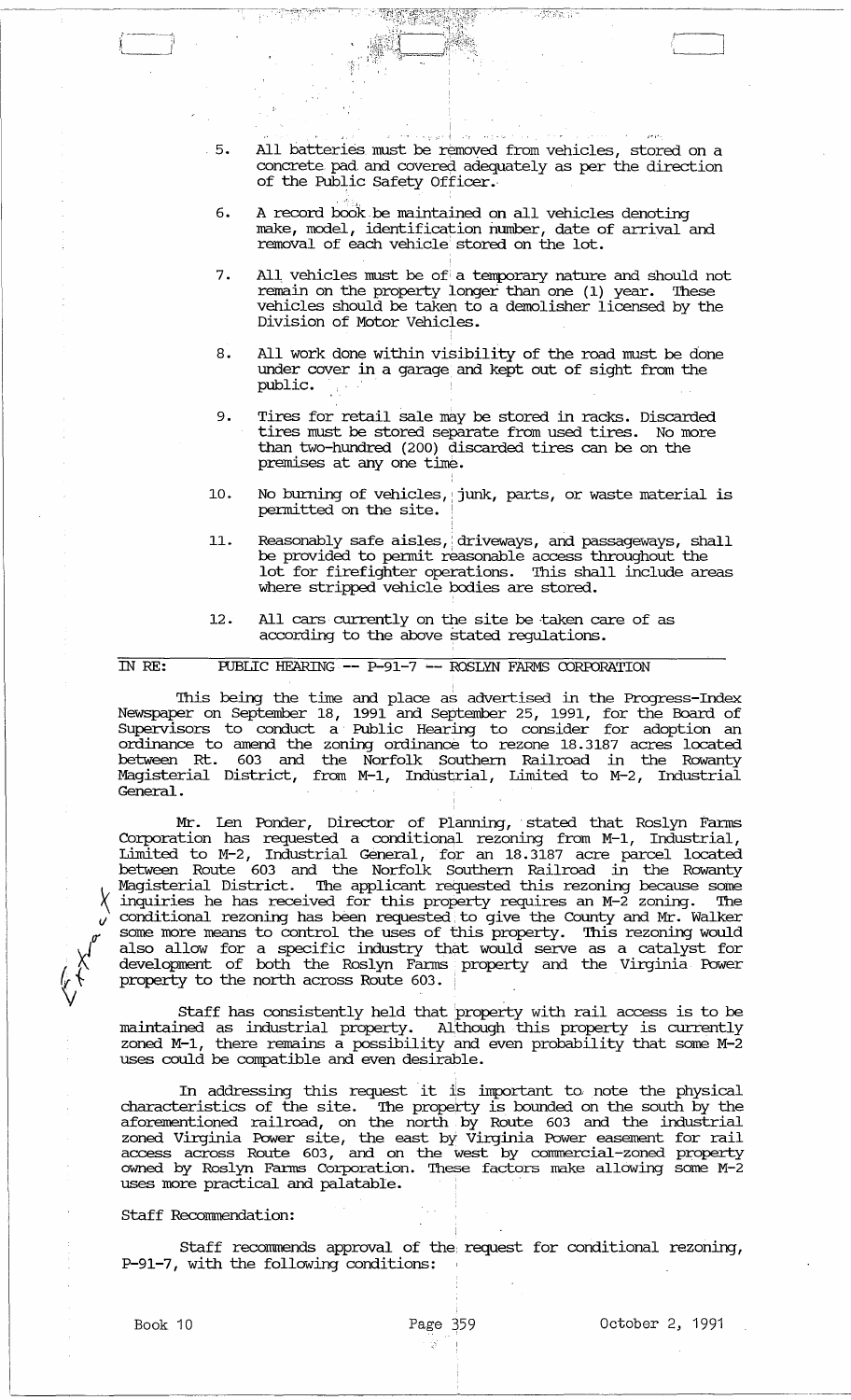1. All of the following permitted uses currently in the M-l zoned district be allowed. If the ordinance should change so as to restrict current uses then this rezoning would confonn to those restrictions. If the ordinance should change to expand the permitted uses then Roslyn Fanus Corporation would have the right to have these uses on this property:

- (1) Assembly of electrical appliances, electronic instruments and devices, radios and phonographs. Also the manufacture of small parts, such as coils, condensers, transformers and crystal holders.
- (2) Automobile assembling, painting, upholstering, repairing, rebuilding, reconditioning, body and fender work, truck repairing or overhauling, tire retreading or recapping or battery manufacture.
- (3) Blacksmith shop, welding or machine shop, excluding punch presses exceeding forty-ton rated capacity and drop hammers.
- ( 4) laboratories, pharmaceutical and medical
- (5) Manufacture, compounding, processing, packaging or treatment of such products as bakery goods, candy, cosmetics, dairy products, drugs, perfumes, pharmaceuticals. perftnned toilet soap, toiletries and food products.
- (6) Manufacture, compounding assembling or treatment of articles of merchandise from the following previously prepared materials: Bone, cellophane, canvas, cloth, cork, feathers, felt, fiber, fur, glass, hair, horn, leather, paper, plastic, precious or semiprecious metals or stone, shell, straw textiles, tobacco, wood, yarn and paint.
- (7) Manufacture of pottery and figurines or other similar ceramic products, using only previously pulverized clay and kilns fired only by electricity or gas.
- (8) Manufacture of musical instruments, toys, novelties and rubber and metal stamps.
- (9) Building materials sales yards and plumbing supplies stores.
- (10) Coal and wood yards, lumber yards and feed and seed supplies.
- (11) Contractor's equipment storage yard or plant or rental of equipment commonly used by contractors.
- (12) Cabinet, furniture and upholstery shops.
- (13) Boat building.
- (14) Monumental stone works.
- (15) Veterinary or dog or cat hospital and kennels.
- (16) Airports, with a conditional use pennit.
- (17) "Wholesale businesses and storage warehouses.
- (18) Off-street parking as required by this chapter.
- (19) Public utility generating, booster or relay stations, transmission lines and towers, and other facilities for the provision and maintenance of public utilities, including railroads and facilities and water and sewerage installations.

 $\omega_{\rm{max}}$ 

(20) Business signs.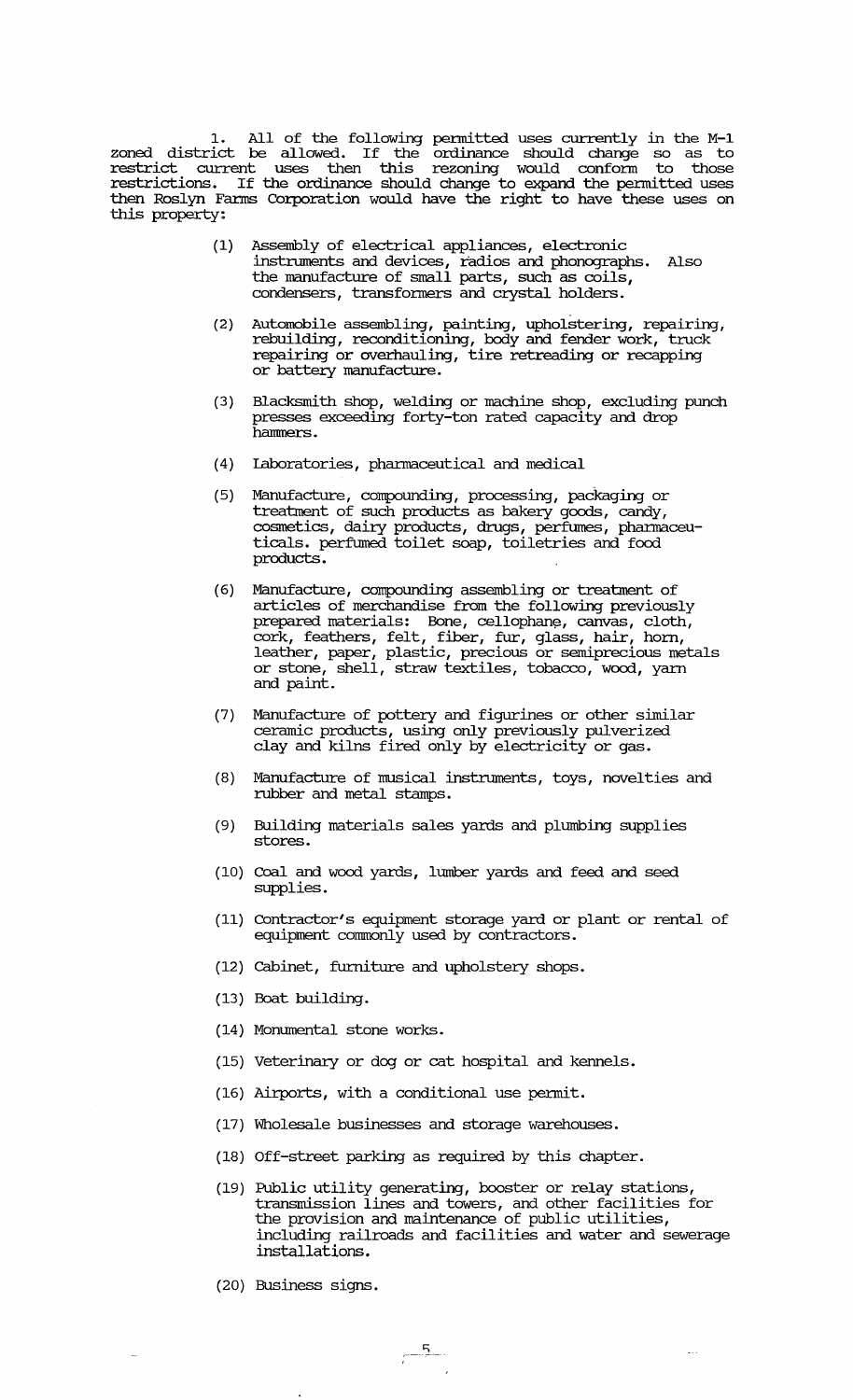- (21) General advertising signs.
- (22) Location signs.

 $A_{\rm NL}^{(2)}$ 

(23) Goverrnnent offices.

**相談者** 

(24) Communication tower with station, with a conditional use permit.

Wang

· '':':''.''','", '. , . "j" .

 $\Box$ 

2. Only the following pennitted use in M-2 will be allowed as identified in Section 22-223 of the zoning Ordinance.

- (18) Off-street parking as required by this chapter.
- (19) Public utilities ..
- (27) Governmental offices.
- (28) cormmmication tower with station, with a conditional use permit.
- (30) Manufacturer's outlet stores·in association with on-site manufacturing.
- (31) Component assembly and product distribution.
- (32) General and cogeneration of electricity to exclude the burning of municipal solid wastes (MSW) as a source of fuel.

3. A master site plan for the entire 18.3181 acres shall be submitted and approved by the Planning Department before any building pennits are issued.

4. A four foot (4') berm will be required along Route 603 from the eastern boundary of the 18.3181 acres along Route 603 to a point two hundred twenty (220) feet from U. S. Route 1 where the commercial zoning starts. This berm will be planted with two rows of white pines or any other evergreen approved by the Zoning Administrator set at four· foot (4') intervals that will serve to act as a sight and sound buffer along Route 603. .

5. Another four foot (4') berm will be in placed along a line from Route 603 to the railroad tracks parallel to a line delineating the commercial zoned property along U. S. Route 1. '!he same planting pattern as listed above will be observed.

6. All berms and landscaping will be in place before any building permits are issued for property contiguous to that required berming and landscaping. .

7. There will be a maximum height of thirty-five (35) feet for any main or accessory use on the property.

8. Any disturbance of wetland areas will be governed by Federal guidelines existing at the time of development.

9. Any driveway from Route 603 or U. S. Route 1, will be in compliance with the Virginia Department of Transportation's standards in respect to radius and width. However any driveway will also be asphalt or concrete for at least forty-five (45) feet from the edge of the pavement of anY state-maintained road.

10. Any applicable permit shall be in place before the issuance of any building pennits.

11. conversion to coal as a fuel would require approval by the Planning Commission and the Board of Supervisors.

No one spoke for or against the conditional use pennit request.

Upon motion of Mr. Bracey, seconded by Mr. Tickle, Mr. clay, Mr • Moody, Mr. Tickle, Mr. Bracey, Mr. Harrison voting "aye",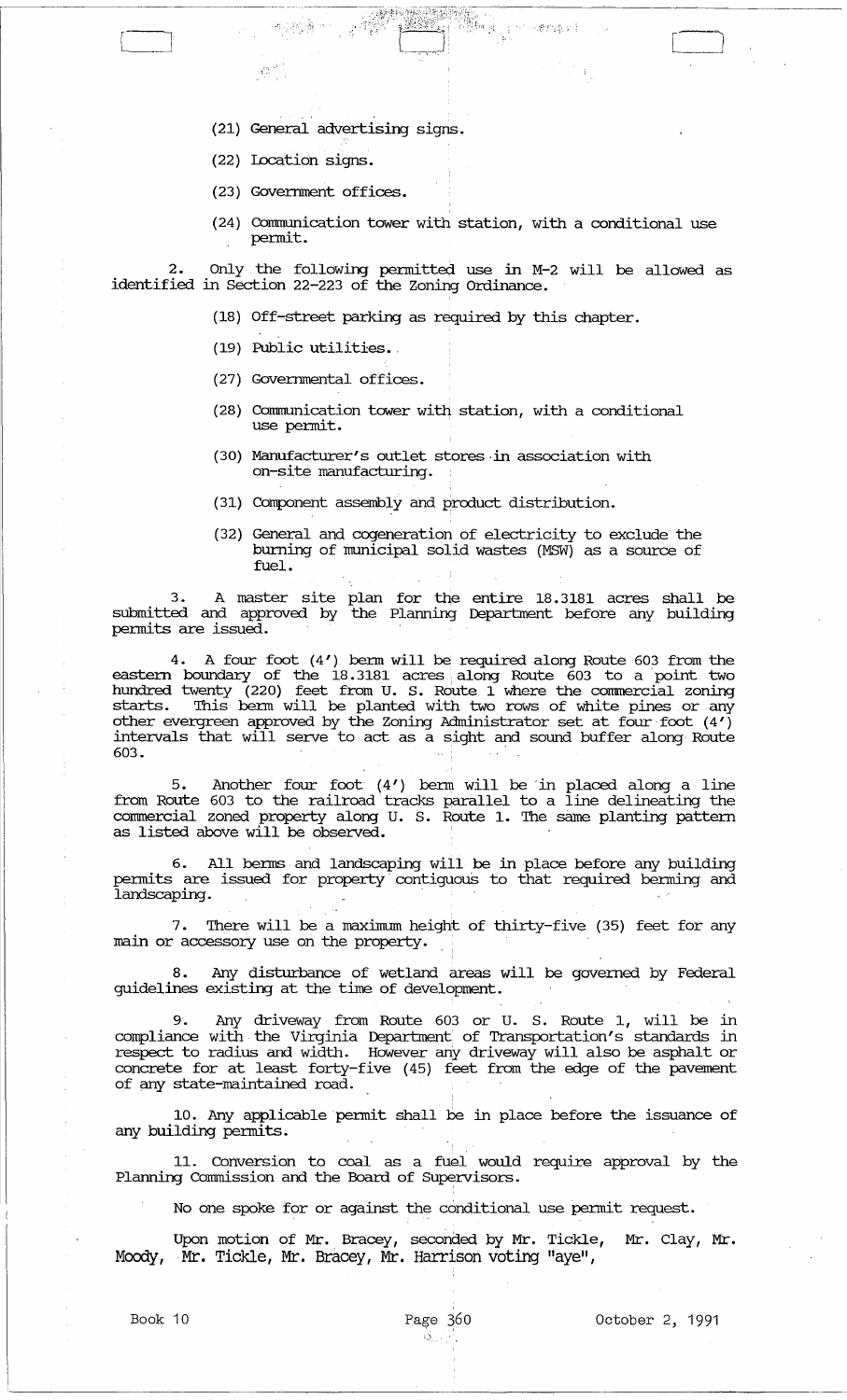BE IT ORDAINED BY the Board of SUpervisors of Dinwiddie County, Virginia that Tax Parcel 21-49 of the Dinwiddie County zoning Maps, located at Route 603 in the Rohoic Magisterial District, is amended by changing the district classification from from M-1, Industrial Limited, to M-2, Industrial General.

In all other respects, said zoning ordinance is hereby reordained.

#### IN *RE:*  RESOIDTION APPROVING THE DINWIDDIE COUNTY WATER AUIHORITY'S EXPANDING SERVICES WITH FUNDS REMAINING FROM ITS 1990 BOND **TSSUE**

Mr. Daniel siegel, county Attorney, stated that the Bond Issue which was approved in 1990 issued by the Dinwiddie County Water Authority had some restrictions whereas the funds couldn't be used for different projects unless the Board of Supervisors approved them. The Water Authority requested that the Board of Supervisors approve a resolution to use the excess funds for the expansion of water and sewer service in other areas of Dinwiddie County. Mr. Siegel told the Board that the Water Authority has sufficient funds to complete the projects originally specified.

*V Mr.* Clay said he was concerned about whether everything that needed<br>to be done in Dinwiddie was going to be taken care of before the funds<br>are released.<br>Mr. Siegel told the 1 to be done in Dinwiddie was going to be taken care of before the funds are released.

 $\left\{\begin{matrix} t \end{matrix}\right\}$  . Siegel told the Board that a certification that these projects are complete had to be received from the engineer before the funds could be released.

> Upon motion of Mr. Clay, seconded by Mr. Bracey, Mr. Clay, Mr • Moody, Mr. Tickle, Mr. Bracey, Mr. Harrison voting "aye", the following resolution was adopted:

> WHEREAS, the Dinwiddie County Water Authority (the "Authority") has detennined that sufficient funds exist in the Construction Fund held by Crestar Bank as Trustee (the "Trustee") for the Authority's \$4,000,000 Revenue Bonds, Series of 1990 (the "Bonds") to complete the projects originally specified therein; and

> WHEREAS, the Authority has requested the Board of Supervisors to approve the use of excess funds remaining in the construction Fund for the expansion of water and sewer service in other areas of Dinwiddie County;

> NOW THEREFORE, BE IT RESOLVED, that the Board of Supervisors of Dinwiddie County hereby approves the use of any excess monies remaining in funds held by the Trustee of the Bonds to extend water and sewer service to the following areas in Dinwiddie County:

- (a) the Courthouse project area;
- (b) the proposed industrial site located on the VEPCO site on Route 603 to serve industrial users;
- (c) the residential areas existing on Route 706; and
- (d) the Sutherland Manor Subdivision area on U.S. Route 460.

This resolution shall be immediately effective.

IN *RE:*  APPROPRIATION -- \$800,000 FROM RESERVE FUND FOR ECONOMIC **DEVELOPMENT** 

~ Mr. Leonard Ponder, Director of Planning, asked the Board to  $\gamma$ approve a temporary appropriation for a loan up to \$800,000 (the "Funds") /' from the Reserve Fund for economic development· purposes to provide interim financing for the purpose of obtaining industrial property contingent upon the sale of a portion of that site to a prospective industry with the 4- Funds being repaid to the Reserve fund by the Industrial Development Authority prior to December 31, 1991.

Mr. Clay stated that he had reservations about using the surplus funds because the County had such a hard time getting a surplus, but that

7

 $\alpha = 1$  ,  $\alpha$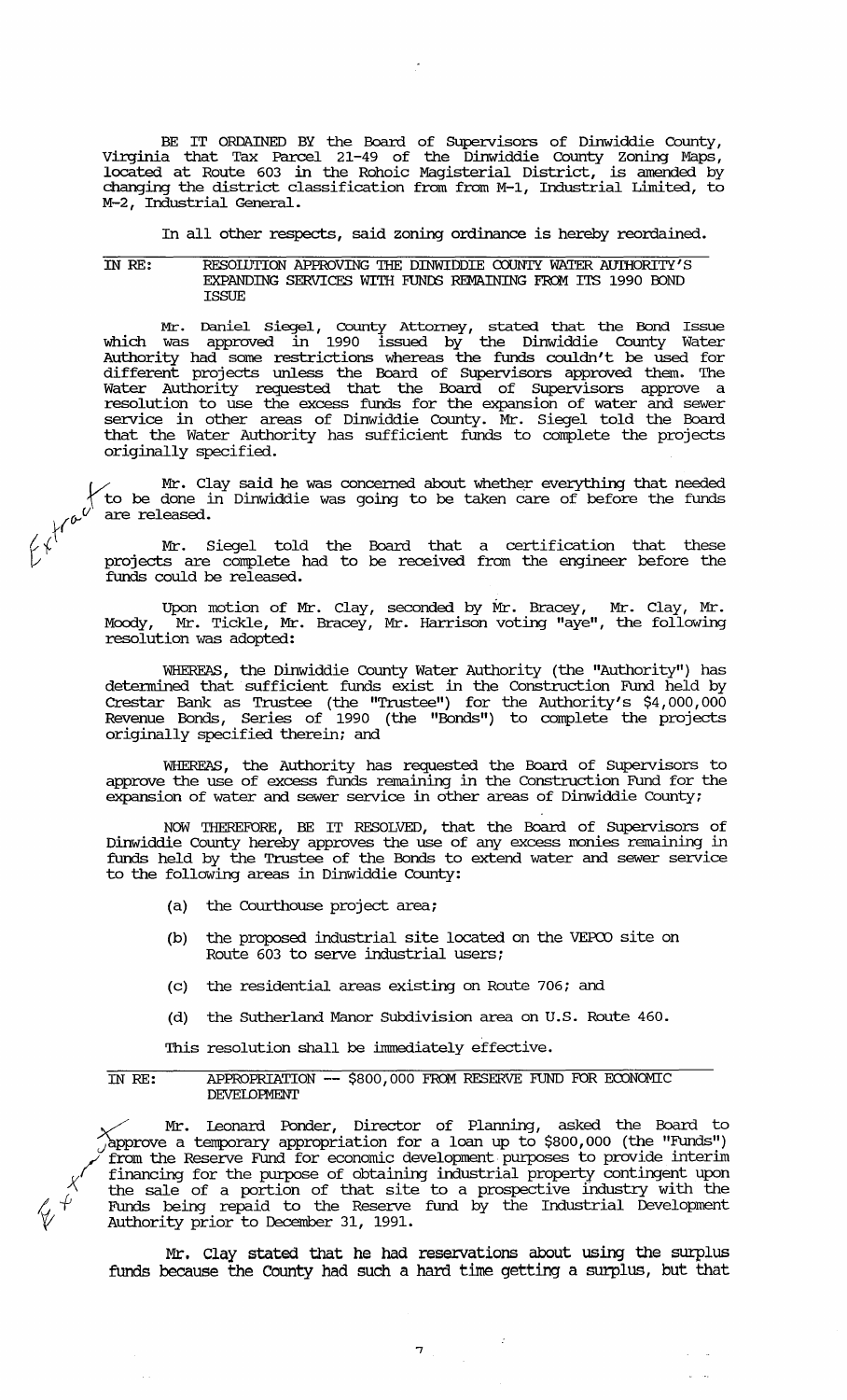he would go along with the request, if it was guaranteed to be returned by December 31, 1991. 医一种糖尿病  $\mathcal{A}^{\mathcal{A}}(\mathcal{A})$  .

 $\sim 46$ 

 $\mathcal{L}^{\text{in}}(\mathcal{L}^{\text{in}})$ 

 $\begin{bmatrix} \end{bmatrix}$ 

Upon motion of Mr. Tickle, seconded by Mr. Clay, Mr. Clay, Mr. Mcxxly, Mr. Tickle, Mr. Bracey, Mr. Harrison voting "aye", authorization was approved for a loan of up to \$800,000 to be appropriated from the Reserve Fund for Economic Development for the purpose of obtaining industrial property, contingent upon the. sale of a portion of that site to a prospective industry with entire amount of the funds being repaid by the Industrial Development Authority prior ·to December 31, 1991.

## IN RE: REPORT -- VIRGINIA DEPARTMENT OF TRANSPORTATION

 $\label{eq:4} \frac{1}{\sqrt{2}}\sum_{i=1}^n\frac{1}{\sqrt{2}}\sum_{i=1}^n\frac{1}{\sqrt{2}}\sum_{i=1}^n\frac{1}{\sqrt{2}}\sum_{i=1}^n\frac{1}{\sqrt{2}}\sum_{i=1}^n\frac{1}{\sqrt{2}}\sum_{i=1}^n\frac{1}{\sqrt{2}}\sum_{i=1}^n\frac{1}{\sqrt{2}}\sum_{i=1}^n\frac{1}{\sqrt{2}}\sum_{i=1}^n\frac{1}{\sqrt{2}}\sum_{i=1}^n\frac{1}{\sqrt{2}}\sum_{i=1}^n\frac{1$ 

Ms. Penny Forrest, Resident Engineer, Virginia Department of Transportation, stated she did· not have a report for the Board.

1. The request for the study for the possibility of locating a traffic signal at the intersections of Rt. 460 and Rt. 226 has been forwarded to the VDOT traffic engineer. This request was introduced by concerned bus drivers and school personnel at Rohoic Elementary School.

2. The Railroad Company assured VDOT that the project for the crossing arms at Carson would be started in late summer. The Railroad has the funds and they can do the job at their pleasure.

3. Mr. Tickle asked if some more reflectors could be installed along the first bend on Rt. 601.

4. Mr. Tickle said that Short Paving had laid tar and gravel over some County roads just recently, and some citizens made comments that the Contractor knew that the Water Authority was laying sewer lines and pipes. Mr. Tickle asked if there couldn't be better coordination with the utilities and Contractors.

5. Mr. Moody asked when the project on Rt.700 was to start; Ms. Forrest said the project engineer reported the job was underway. Mr. Mcxxly told Ms. Forrest that as of today no work had been done.

#### IN RE: COMMISSIONER OF THE REVENUE

Mrs. Deborah Marston, Commissioner of the Revenue, had nothing to report for the month but would be glad to answer any questions. Ms. Marston asked to be placed on· the agenda for the october 16, 1991 meeting.

IN RE: TREASURER -- REPORT

Mr. William E. Jones submitted his report for the month to the Board.

## IN RE: COMMONWEALTH ATTORNEY

Mr. T. O. Rainey, III, Commonwealth Attorney, stated he had nothing to report but would entertain any questions the Board may have.

#### IN RE: SHERIFF

 $\sqrt{a^2+a^2}$  $\Box$ 

Mr. Samuel Shands, Deputy Sheriff, stated he had nothing to report.

Mr. Bracey asked how the security at the football games was doing? Mr. Shands stated that things were running smoothly with no problems because they had tightened up on security.

## IN RE: BUIIDING INSPECTOR -- REPORT

|                                                        |  |  | Mr. Dwayne Abernathy, Building Inspector, was not present, but |  |  |
|--------------------------------------------------------|--|--|----------------------------------------------------------------|--|--|
| submitted his report for the month of September, 1991. |  |  |                                                                |  |  |

## IN RE: ANIMAL WARDEN -- REPORT

Mr. John Mellick, Animal Warden, was not present because he was attending a seminar at VA Tech.

IN RE: DIRECTOR OF PIANNING -- REPORT

 $L_{\rm L}$  , and the contract of the contract of the contract of the contract of the contract of the contract of the contract of the contract of the contract of the contract of the contract of the contract of the contract o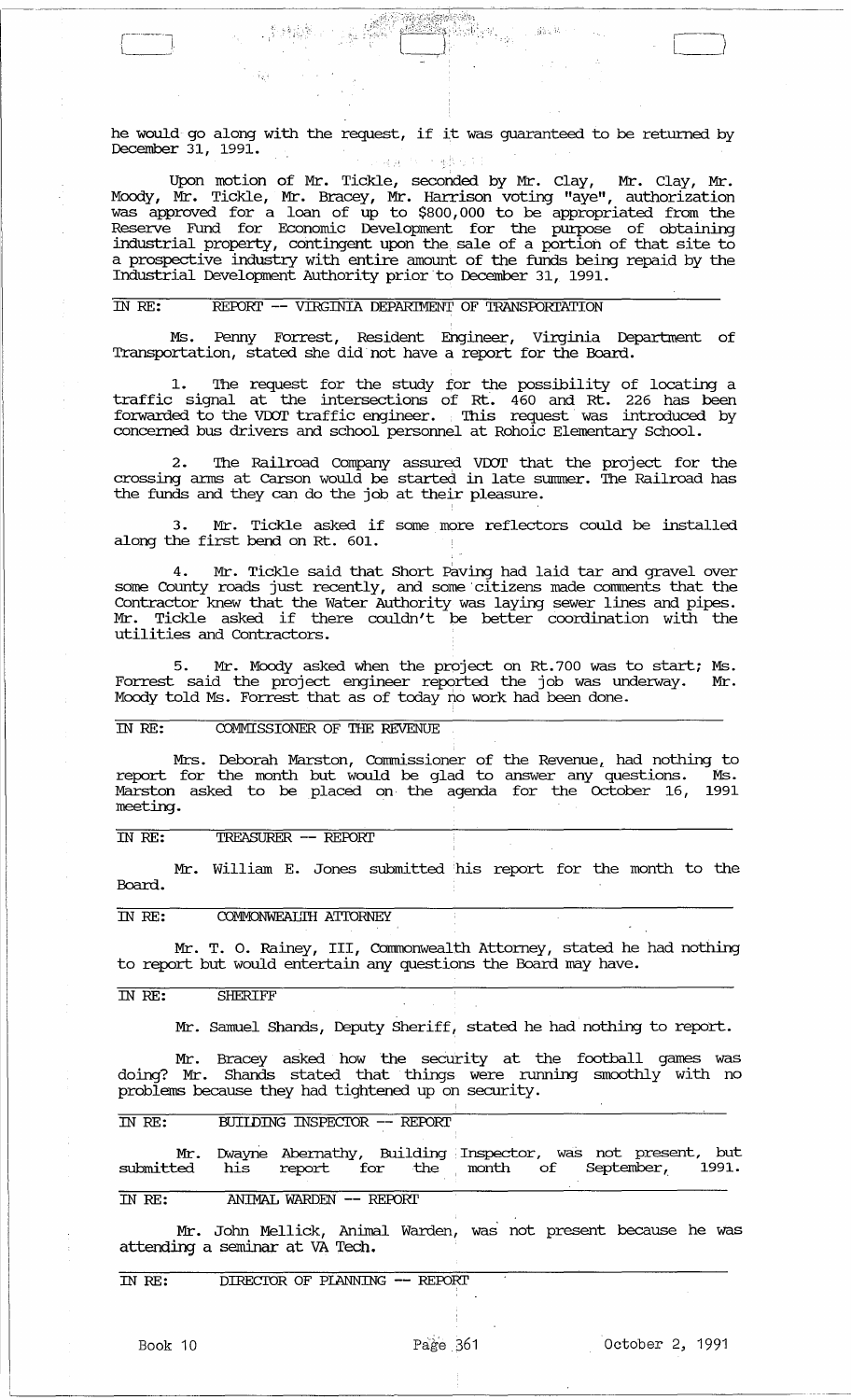Mr. Len Ponder, Director of Planning, gave the Board an update on E911. The last extract that the Department received from C&P was the total number of lines which they say have not reported the address change which was about 1,200 lines. Mr. Clarke has called 1,100 of those which leaves around 100 calls; they were instructed to call C&P instead of sending a card to them because C&P has been having problems getting the cards. Mr. Clarke was told by most of these people that they had already sent their cards to C&P two times. The remaining 100 calls will be made this week.

## IN RE: DIRECIOR OF SOCIAL SERVICES -- REroRl'

Mrs. Peggy McElveen, Director of Social Services, infonned the Board that she had received some additional funds not previously reflected in her budget which does not require any local match.

Upon motion of Mr. Moody, seconded by Mr. Bracey, Mr. Clay, Mr • Moody, Mr. Tickle, Mr. Bracey, Mr. Harrison voting "aye", the additional state funds in the amount of \$14,973.00, which requires no local match, is hereby appropriated within the Department of Social Services 1991-92 budget.

## IN RE: SUPERINTENDENT OF SCHOOLS -- REPORT

Dr. Richard Vaughn, SUperintendent of Schools, nothing to report, but would answer any questions stated he had they may have.

## IN RE: COUNTY ATIDRNEY

Mr. Daniel siegel, County Attorney, said he had some good news on a Workmen's Compensation case. '!he previous insurers had denied the claims; but the Industrial commission ruled in favor of the County.

# IN RE: RECREATION DIRECTOR -- REPORT

Mr. Tony Rinaldi submitted the progress report for the month of September, 1991.

Mr. Bracey asked Mr. Rinaldi about the check in the claims made to the City of Petersburg for \$100.00 for summer basketball and asked Mr. Rinaldi to explain that to the Board.

Mr. Rinaldi said it was his understanding that in the past we had paid \$100.00 to the City for· the sunnner basketball league for our Dinwiddie High School team. He said he discussed this with Coach Parker and he said that they have done this in the past. So Mr. Rinaldi agreed to do it this year but he was not going to do it next year because the Recreation Department doesn't have any thing to do with the high school basketball team.

Mr. Bracey asked for this to be reviewed to see if the County had paid this previously. This should be checked out and the County should paid this previously.<br>not pay this again.

## IN RE: DIRECTOR OF WASTE MANAGEMENT -- REPORT

Mr. Denny King, Director of Waste Management, submitted his report for the month to the Board.

## IN RE: LANDFILL TRUCK REPAIR

Mr. Denny King, Director of Waste Management, told the Board that  $\gamma$  the motor had blown up in the 1979 Mack truck. He had checked around and *v* found a new motor for \$12,000 with a three year warranty that he felt would be the best choice for the Department. Mr. King said he located two companies in the area who had Mack engines; one at a cost of \$9,000, the *I*; companies in the area who had Mack engines; one at a cost of \$9,000, the  $\sqrt[4]{\sqrt{2}}$  other at approximately \$8,000. He said he felt inclined to recommend the  $V^{\dagger}$  new engine rather than a rebuilt one because of the use involved. Mr. King said he had only two trucks in operation and really needed all the trucks operational. His reconnnendation was to purchase the new engine at a cost of \$12,000.

Upon motion of Mr. Tickle, seconded by Mr. Clay, Mr. Clay, Mr. Moody, Mr. Tickle, Mr. Bracey, Mr. Harrison voting "aye", the Director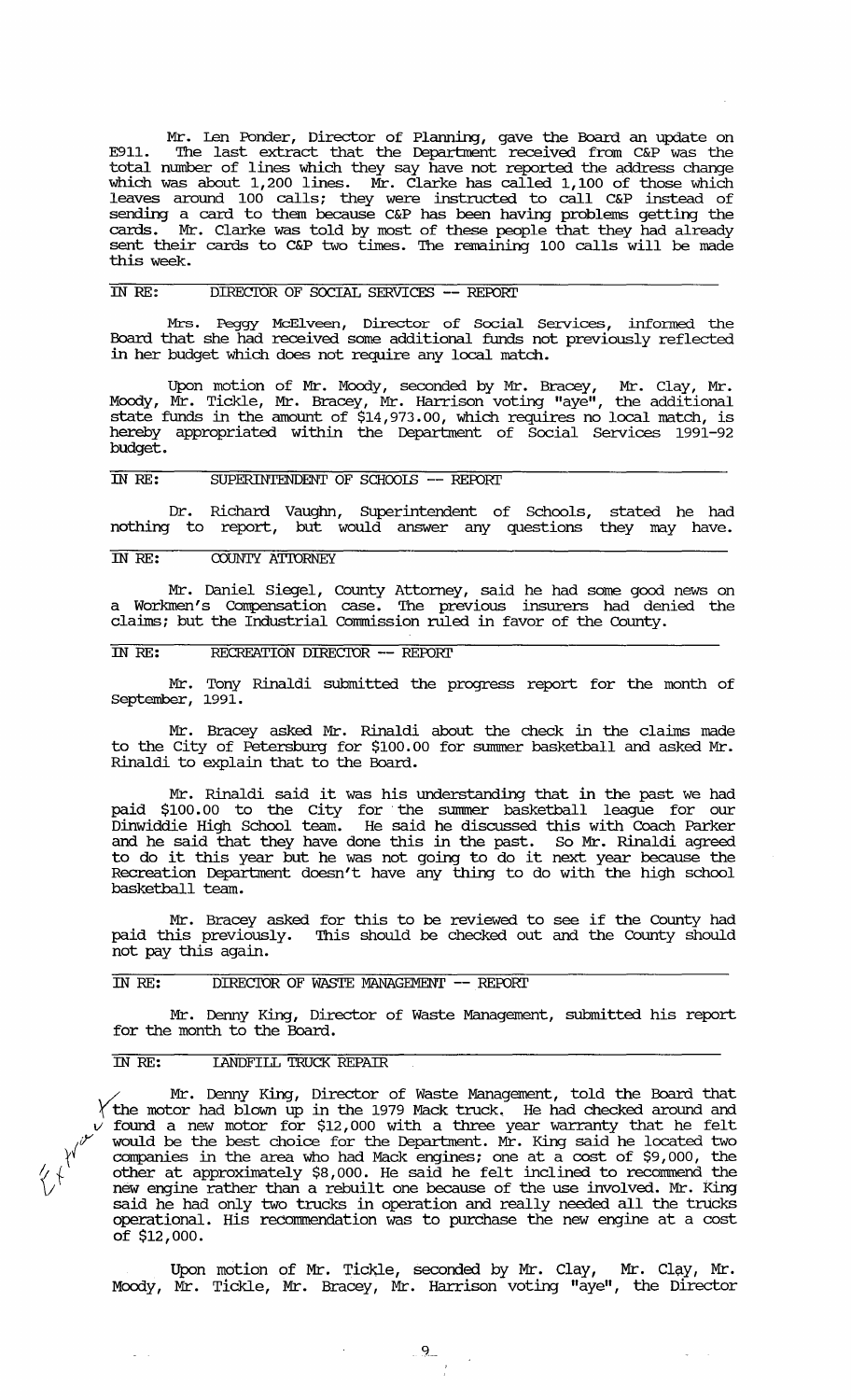$_1$  .  $^{\circ}$ of Waste Management was . authorized to' purchase the new 1979 Mack truck engine with a three year warranty at a cost of \$12,000.

1';· ".i

 $\Box$ 

12 管理的条件

## IN RE: APfOIN'IMENTS **--** CERl'IFICATION COMMI'ITEE

 $\mathcal{A}$  .

 $\mathbb{R}[\hat{y}^2]$ 

Mr. Tickle nominated Ms. Ruby Wells and Dr. Richard Grenoble for reappointment to the certification Connnittee. Mr. Moody nominated Mr. William Bolte for reappointment to the Certification Committee. Mr.  $\chi$  Bracey made the motion to close nominations, which was seconded by Mr.  $\sqrt{2}$  Clay. Mr. Bracey, Mr. Clay, Mr. Moody, Mr. Tickle, Mr. Harrison voting  $\mathscr{A}$  "aye", the nominations were closed.  $\blacksquare$ 

Upon motion of Mr. Clay, seconded by Mr. Moody, Mr. Bracey, Mr • Harrison, Mr. Tickle, Mr. Clay, Mr. Moody voting "aye",

BE IT RESOLVED BY THE BOARD OF SUPERVISORS OF DINWIDDIE COUNTY, VIRGINIA, that Ms. Ruby Wells, Dr .. Richard Grenoble, and Mr. William Bolte are hereby reappointed to the certification Connnittee for a term of four years, effective September, 1991~95.

## IN RE: COUNTY ADMINISTRATOR COMMENTS

 $\chi^{\chi^{\prime^{\nu}}}$ 

1. The next in our series of programs "Focus on Dinwiddie  $\text{County''}, \text{ will be broad cast at } 1:00 \text{ p.m.}, \text{ October } 6, 1991, \text{ on WRIC},$ Channel 8.

2. On Saturday, October 5, 1991 there will be a dedication of the Hatcher's Run site at 10:00 a.m. on Dabneys Mill Road.

#### IN RE: REBID FUEL OIL AND GASOLINE '--FIXED AND VARIABLE

The Assistant County Administrator told the Board that at the last Board meeting they had requested her to. check and see if anyone would bid the gas and fuel oil requirements on a fixed price basis. There were· six responses from the original eight companies who· bid that stated they would bid on a fixed price basis. She requested the Board's direction on whether they wanted to rebid.

Upon motion of Mr. Tickle, seconded by Mr. Moody, Mr. Bracey, Mr. Clay, Mr. Moody, Mr. Tickle, Mr. Harrison voting "aye", the County Administrator was instructed to rebid the fuel oil and gasoline requirements for the County on a fixed price basis with a cost plus basis as an alternate.

#### IN RE: BOARD MEMBER COMMENTS

1. Mr. Tickle asked if a cost as compared to a benefit comparison could be done for new businesses coming into the County, and what type of expected spillover benefit the County could project.

2. Mr. Tickle stated that he felt that the County should think about bringing all salvage yards in line with the new conditions.

3. Mr. Tickle asked for an update on the R-1 zoning project that Mr. Ponder is working on.

4. Mr. Bracey requested a report about the whole situation on the Contel Cellular conditional use pennit before the next meeting.

#### IN RE: EXECUTIVE SESSION

Upon motion of Mr. Clay, seconded by Mr. Tickle, Mr. Bracey, Mr. Clay, Mr. Moody, Mr. Tickle, Mr. Harrison voting "aye", pursuant to Section  $2.1-344$  (1) Personnel, and Section  $2.1-344$  (7) Legal, of the Virginia Freedom of Information Act, the Board moved into Executive Session at 9:18 p.m. A vote having been made and approved, the Board returned into open session at 10:19 p.m.

#### IN RE: CERTIFICATION OF EXECUTIVE MEETING

Upon motion of Mr. Clay, seconded by Mr. Tickle, Mr. Bracey, Mr. Clay, Mr. Harrison, Mr. Tickle, Mr. Moody voting "aye", the following certification resolution was adopted: